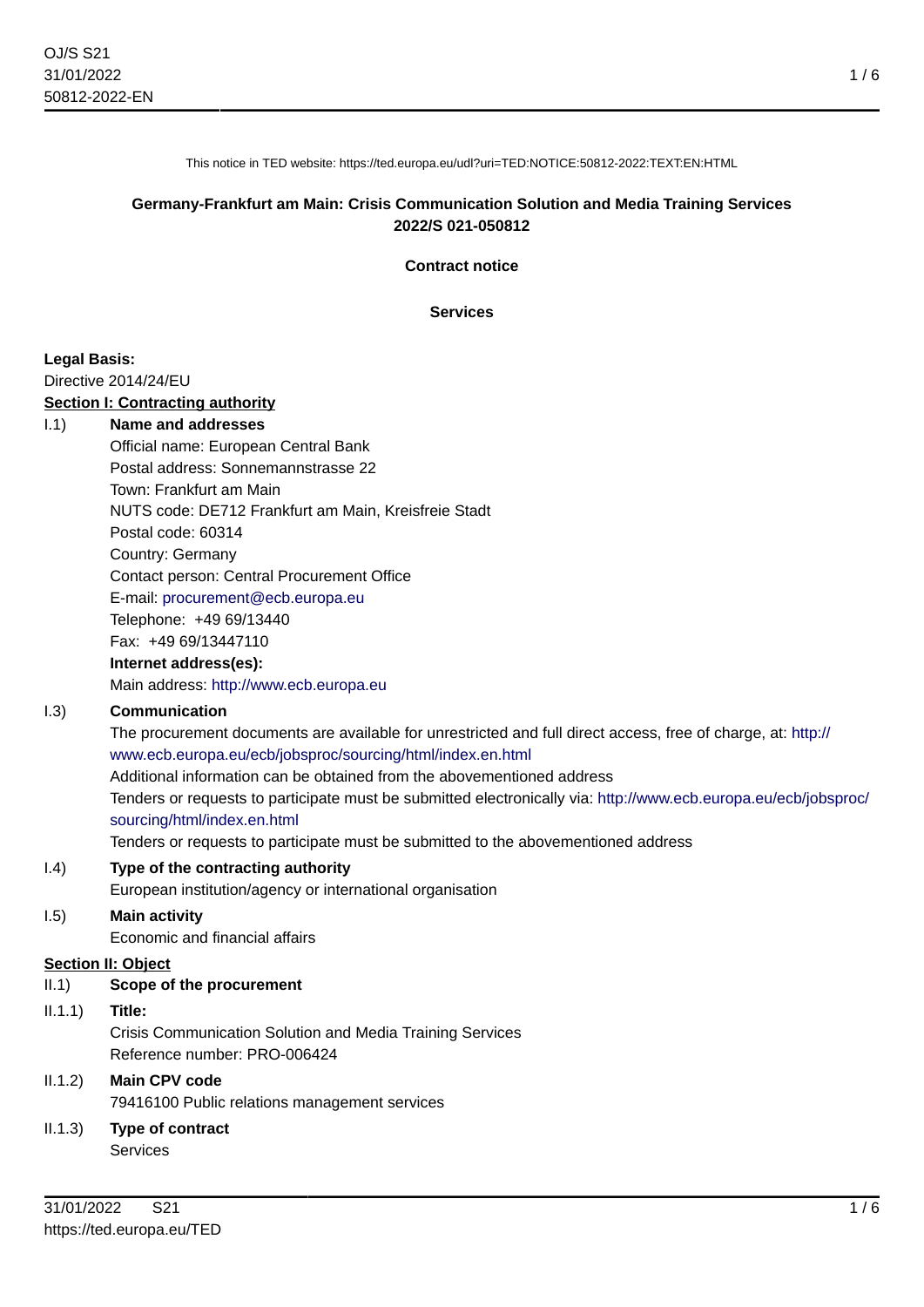# II.1.4) **Short description:**

The Directorate General Communications (DG/C) is responsible for developing and implementing the internal and external communication strategy of the ECB, including banking supervision, and coordinates communication activities across the euro area and beyond with a view of enhancing the ECB's reputation and the trust in the institution. It is vital that ECB as well as key Single Supervisory Mechanism personnel, who are in regular contact with media, gain a good understanding of how they are perceived by both the media and other core audiences (e.g. citizens, financial analysts), and learn how to effectively communicate in a crisis situation. To facilitate this, DG/C is now looking for suppliers to develop and provide crisis communication solution and media training services. The provision of these Services will be divided into two different lots. Tenderers can bid for lot 1 or 2, or for both lots.

### II.1.5) **Estimated total value** Value excluding VAT: 472 000.00 EUR

### II.1.6) **Information about lots**

This contract is divided into lots: yes Tenders may be submitted for all lots

### II.2) **Description**

### II.2.1) **Title:**

Provision of Crisis Communication Solution in English Lot No: 1

### II.2.2) **Additional CPV code(s)**

79416200 Public relations consultancy services 79430000 Crisis management services

### II.2.3) **Place of performance**

NUTS code: DE Deutschland

Main site or place of performance:

ECB premises, remotely (i.e. online via MS Teams or Webex), or, exceptionally, at any other location agreed upon between the two parties in the Frankfurt area.

### II.2.4) **Description of the procurement:**

The crisis communication solution consists of (i) the review and upgrade of the existing crisis communication manual (CCM), (ii) the development and execution of an annual training plan detailing the envisaged crisis communication exercises and iii) ad-hoc consultancy services. The services shall be delivered in English. All details are included in the tendering documentation.

### II.2.5) **Award criteria**

Price is not the only award criterion and all criteria are stated only in the procurement documents

### II.2.6) **Estimated value**

# II.2.7) **Duration of the contract, framework agreement or dynamic purchasing system**

Duration in months: 36

This contract is subject to renewal: yes

Description of renewals:

The ECB intends to award one framework agreement for this lot to the provider offering the best value for money for a period of three years that upon the request of the ECB can be extended for another year (in total four years contract duration).

# II.2.10) **Information about variants**

Variants will be accepted: no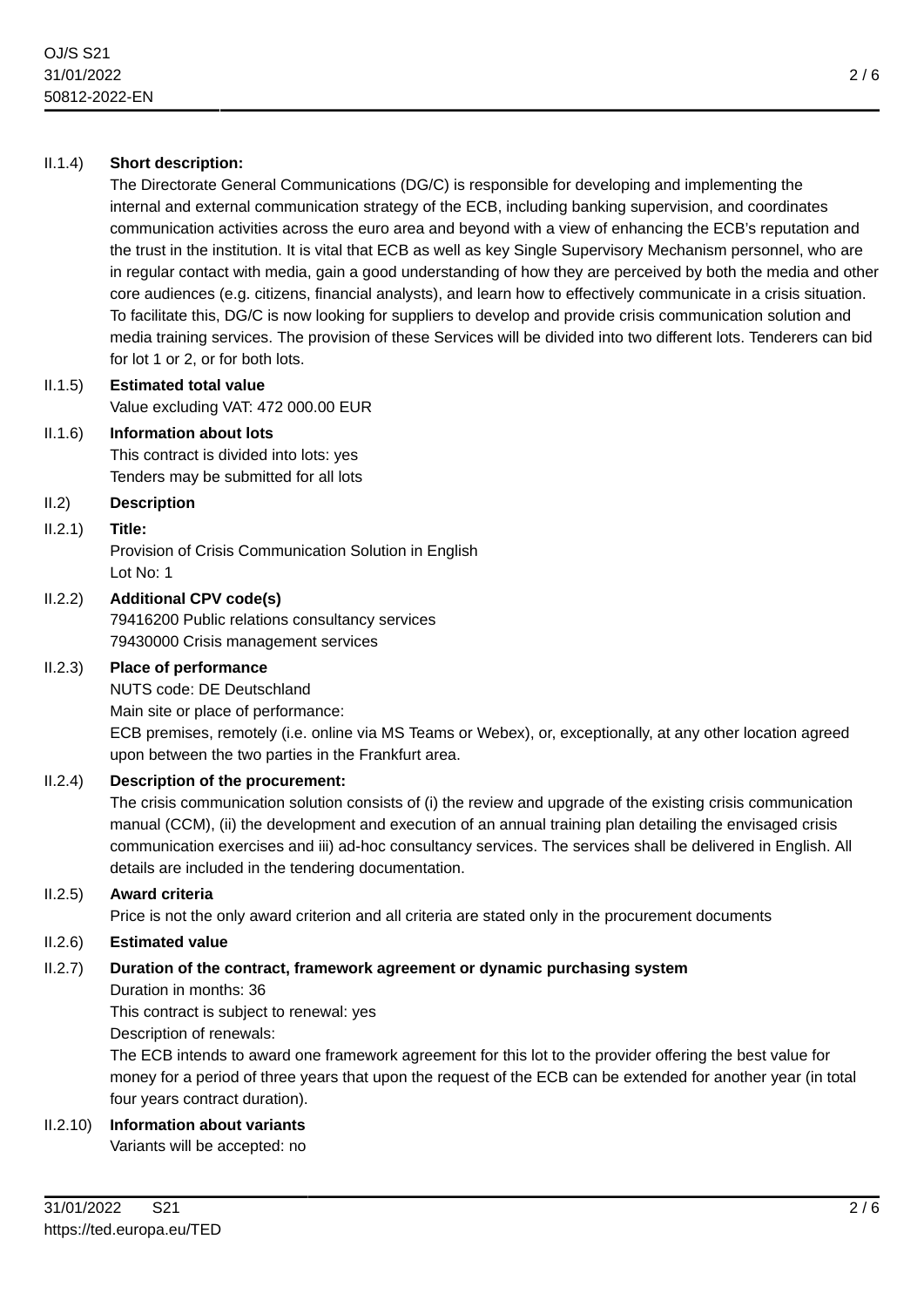### II.2.11) **Information about options**

Options: no

# II.2.13) **Information about European Union funds**

The procurement is related to a project and/or programme financed by European Union funds: no

### II.2.14) **Additional information**

#### II.2) **Description**

### II.2.1) **Title:**

Provision of Media Training Services in English (Optionally, upon Request also in German, French, Dutch, Italian or Spanish) Lot No: 2

# II.2.2) **Additional CPV code(s)**

79416200 Public relations consultancy services

### II.2.3) **Place of performance**

NUTS code: DE Deutschland

Main site or place of performance:

ECB premises in Frankfurt, remotely (i.e. online via MS Teams or Webex), or exceptionally at any other location agreed upon between the parties in the Frankfurt area.

### II.2.4) **Description of the procurement:**

The requested Services for this Lot consist of the development and provision of media training for different target groups as described further below.

The Tenderer must develop and provide media training to the members of the ECB Executive Board/ Supervisory Board, senior managers and staff in a non-senior managerial position. The training sessions must be based on the general media training concept and tailored to the requirements of these three target groups. The media training must be provided in English language and optionally upon request, in one of the following languages: German, French, Dutch, Italian or Spanish.

### II.2.5) **Award criteria**

Price is not the only award criterion and all criteria are stated only in the procurement documents

### II.2.6) **Estimated value**

### II.2.7) **Duration of the contract, framework agreement or dynamic purchasing system**

Duration in months: 36

This contract is subject to renewal: yes

Description of renewals:

The ECB intends to award one framework agreement for this lot to the provider offering the best value for money for a period of three years that upon the request of the ECB can be extended for another year (in total four years contract duration).

- II.2.10) **Information about variants** Variants will be accepted: no
- II.2.11) **Information about options** Options: no

### II.2.13) **Information about European Union funds** The procurement is related to a project and/or programme financed by European Union funds: no

### II.2.14) **Additional information**

### **Section III: Legal, economic, financial and technical information**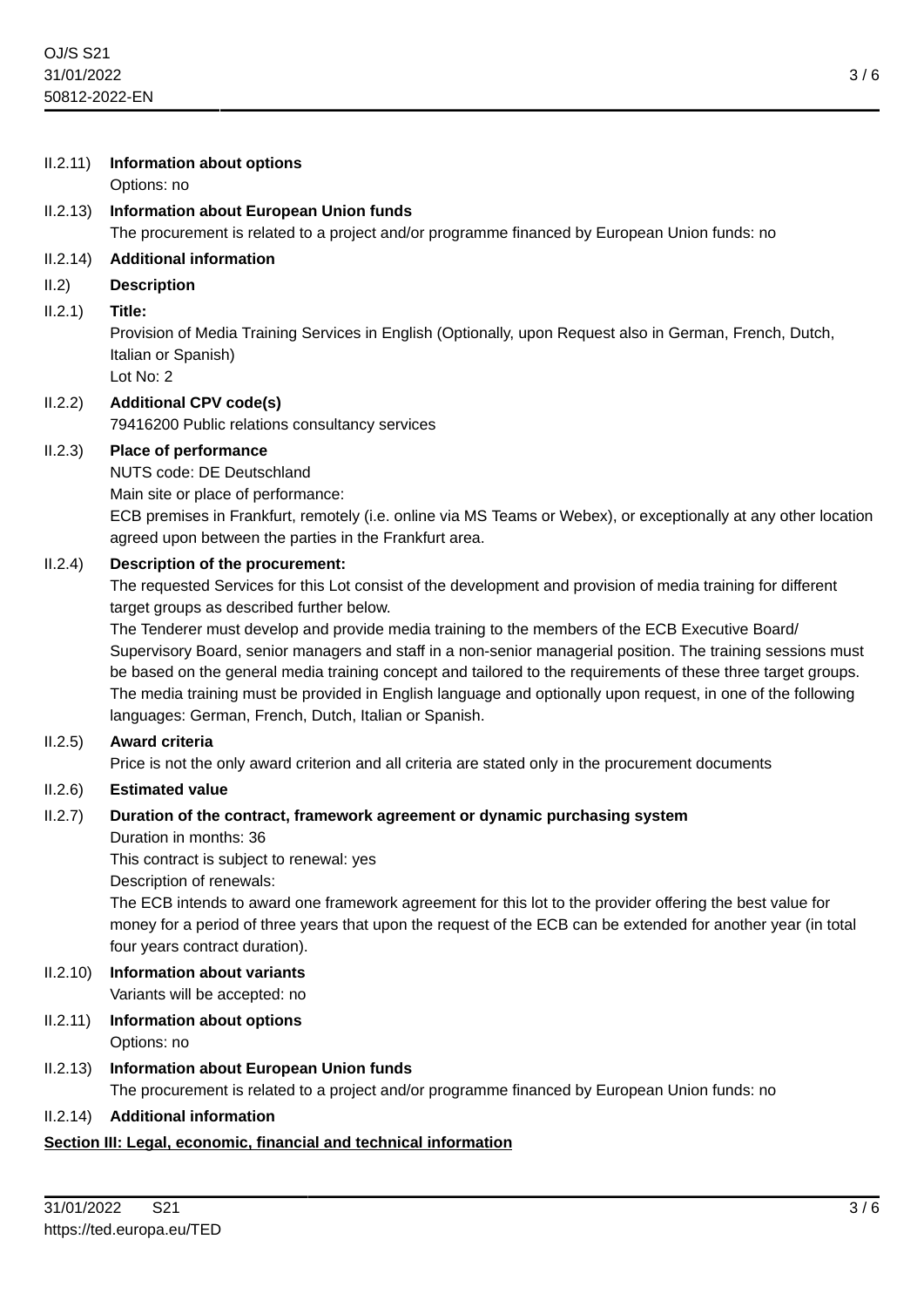| III.1)                                       | <b>Conditions for participation</b>                                                                                                                                                                                         |
|----------------------------------------------|-----------------------------------------------------------------------------------------------------------------------------------------------------------------------------------------------------------------------------|
| III.1.1)                                     | Suitability to pursue the professional activity, including requirements relating to enrolment on<br>professional or trade registers<br>List and brief description of conditions:<br>As stated in the procurement documents. |
| III.1.2)                                     | <b>Economic and financial standing</b><br>Selection criteria as stated in the procurement documents                                                                                                                         |
| III.1.3)                                     | <b>Technical and professional ability</b><br>Selection criteria as stated in the procurement documents                                                                                                                      |
| III.2)                                       | <b>Conditions related to the contract</b>                                                                                                                                                                                   |
| III.2.2)                                     | <b>Contract performance conditions:</b><br>In line with the terms and conditions of the draft contract. See details in the procurement documents.                                                                           |
| IV.1)                                        | <b>Section IV: Procedure</b><br><b>Description</b>                                                                                                                                                                          |
| IV.1.1)                                      | Type of procedure<br>Open procedure                                                                                                                                                                                         |
| IV.1.3)                                      | Information about a framework agreement or a dynamic purchasing system<br>The procurement involves the establishment of a framework agreement<br>Framework agreement with a single operator                                 |
| IV.1.8)                                      | Information about the Government Procurement Agreement (GPA)<br>The procurement is covered by the Government Procurement Agreement: no                                                                                      |
| IV.2)                                        | <b>Administrative information</b>                                                                                                                                                                                           |
| IV.2.2)                                      | Time limit for receipt of tenders or requests to participate<br>Date: 02/03/2022<br>Local time: 12:00                                                                                                                       |
| IV.2.3)                                      | Estimated date of dispatch of invitations to tender or to participate to selected candidates                                                                                                                                |
| IV.2.4)                                      | Languages in which tenders or requests to participate may be submitted:<br>English                                                                                                                                          |
| IV.2.6                                       | Minimum time frame during which the tenderer must maintain the tender<br>Duration in months: 12 (from the date stated for receipt of tender)                                                                                |
| IV.2.7)                                      | <b>Conditions for opening of tenders</b><br>Date: 03/03/2022<br>Local time: 12:00<br>Information about authorised persons and opening procedure:<br>Date indicated above is the first available date for opening.           |
| <b>Section VI: Complementary information</b> |                                                                                                                                                                                                                             |
| VI.1)                                        | <b>Information about recurrence</b><br>This is a recurrent procurement: no                                                                                                                                                  |
| VI.2)                                        | Information about electronic workflows<br>Electronic invoicing will be accepted                                                                                                                                             |

VI.3) **Additional information:**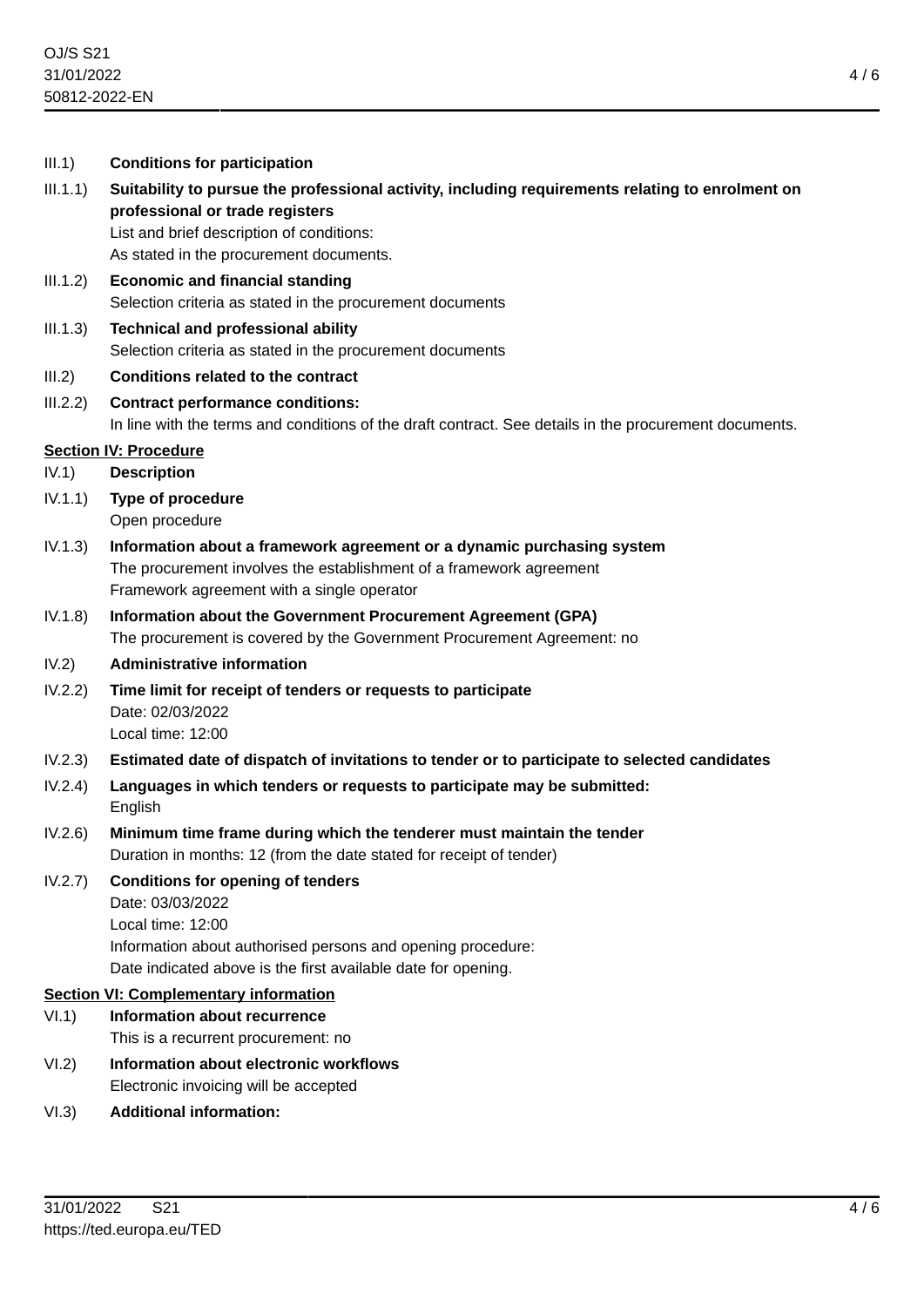This tender procedure is conducted via the ECB's electronic tendering system (e-tendering) which can be accessed via the following internet address:

# <http://www.ecb.europa.eu/ecb/jobsproc/sourcing/html/index.en.html>

If you have not used the ECB's electronic tendering system before, you need to register via the above link (click on "Register"). Subsequently to the registration, you will receive an automated notification with your user credentials to log in (click on "Login") and to access the tender documentation. Please note that:

— a registration to the above system is only required once and you can reuse your user credentials in all future procedures of the ECB which are conducted via the above system. Therefore, please keep your user credentials for the future;

— in case you should have participated in previous ECB tender procedure(s) in the past which were conducted via the ECB's prior online system, you nevertheless need to register once to the ECB's electronic tendering system under the above address;

— your mere registration does not constitute an application/tender. You must submit your application/tender via the ECB's electronic tendering system as further instructed in the application/tender documentation.

The system reference number for the above procurement is: RFX-PT-2021-000075: PRO-006424-L1&L2-Crisis comms&Media trng

To download the tender documents, log on to the ECB's electronic tendering system with your login and password. Expand the field 'Public Tenders – Upcoming Events'. Click on 'Click to request an invitation to this event' for the above procedure and close the new window which opens. Once the request is completed (this can take a few minutes), the status of the participation request will change to 'Invited' and the RFx documentation will be accessible via the RFx tab.

Under the above link you also find user guides for detailed information on how to use the system and contact details for technical support.

Should you require technical help when using the system, please contact the ECB's technical support .team at [sourcing.support@ecb.europa.eu](mailto:sourcing.support@ecb.europa.eu) by quoting the reference number and the problem experienced.

Any other queries relating to this procurement procedure and the content of the procurement documentation shall be submitted as message via the ECB's e-tendering system (under the tab 'Discussion').

The ECB endeavours to answer all queries as quickly as possible but cannot guarantee a minimum time response. The ECB shall not be bound to reply to queries received less than seven calendar days before the time-limit for the submission of tenders.

The tender procedure shall be open on equal terms to all natural or legal persons resident or located in the European Union and to all natural and legal persons resident or located in a country which has ratified the World Trade Organisation Agreement on Government Procurement or has concluded with the European Union a bilateral agreement on procurement under the conditions laid down in the said agreements.

The tender procedure is conducted in accordance with ECB Decision 2016/2 laying down the Rules on Procurement (as amended), available on the ECB website at [https://www.ecb.europa.eu/ecb/legal/1001/](https://www.ecb.europa.eu/ecb/legal/1001/procurement/html/index.en.html) [procurement/html/index.en.html](https://www.ecb.europa.eu/ecb/legal/1001/procurement/html/index.en.html)

# VI.4) **Procedures for review**

VI.4.1) **Review body**